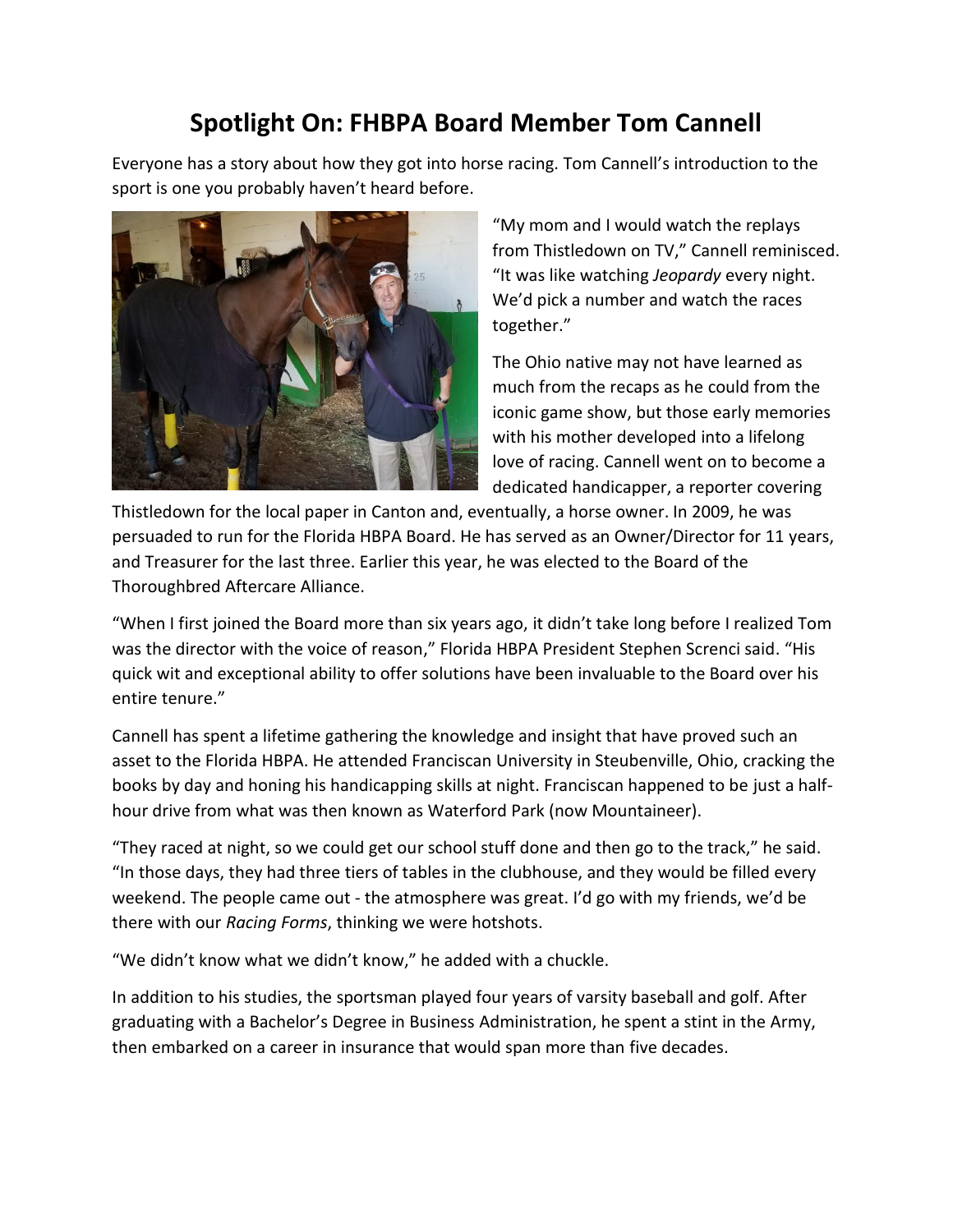"When I got out of the Army, I started working with Kemper Insurance, that was in 1972," he said. "From 1983 to '86 I was the Assistant Director at the Ohio Department of Insurance. I worked in insurance at the executive level for the next 30 years."

When he wasn't studying actuarial tables, Cannell kept on playing the ponies, and he had a hand in a number of other sports as a journalist and broadcaster.

"I covered the Browns for *Pro Football Weekly* from 1978 until they left Cleveland in 1995," he said. "We used to have to have our copy on a plane to Chicago by 6 p.m. From 1989 to 1995 I was also the broadcaster for the Cleveland Indians AA team in Canton. Players like Manny Ramirez and Jim Thome came through the system as young players. That was fun."

The lifelong Buckeye had considerable ties to his home state, but a fortuitous career move to Florida near the end of the millennium brought Cannell more deeply into the racing fold. He took a job with Tower Hill Insurance in Gainesville, and bonded with the company's owner, Bill Shively, over a love of the game.

"Bill, who now has Dixiana Farm, owned a nice horse called Personal First, and we would talk about him," he recalled. "One conversation led to another, and he asked me to go down to Calder and interview some trainers for him."

One of the trainers interviewed by Cannell was Bill White, and the connection to White would lead to his first foray into horse ownership. Cannell got a group of friends together, dubbed the partnership Windstorm Stable, and, with the help of the trainer, used their pooled resources to buy a colt bred by Donald Dizney. Named Somes Sound, the gray broke his maiden at Calder on the day after Thanksgiving, 2006.

"That was really, really exciting," Cannell said. "Like anything else in sports, you get that adrenalin rush when you win, and it doesn't seem like it gets any better than that."

The small stable has enjoyed quite a lot of success over the last 15 years.

"My best moment as an owner was my first win," Cannell remarked. "That first win is kind of surreal. But I've had a lot of winners; I have a whole binder filled with win photos. If we win a stakes race with I Get It or an \$8,000 claimer with Smooth Valentine, the feeling is the same. Watching them win, walking to the winner's circle, getting your picture taken, patting the horse, that's what it's all about. With all the ins and outs and ups and downs, with all that can go wrong, those moments are hard to replace."

Cannell currently races under the We Got This Stables banner and has six horses in training. His advice to someone looking to get into racing for the first time?

"It's a good idea to talk to another owner, talk to a trainer," he said. "You have to have direction. Your patience will be tested, and you must understand that with every decision, the horse comes first. There will be setbacks, and you have to be able to roll with it. This isn't Willy